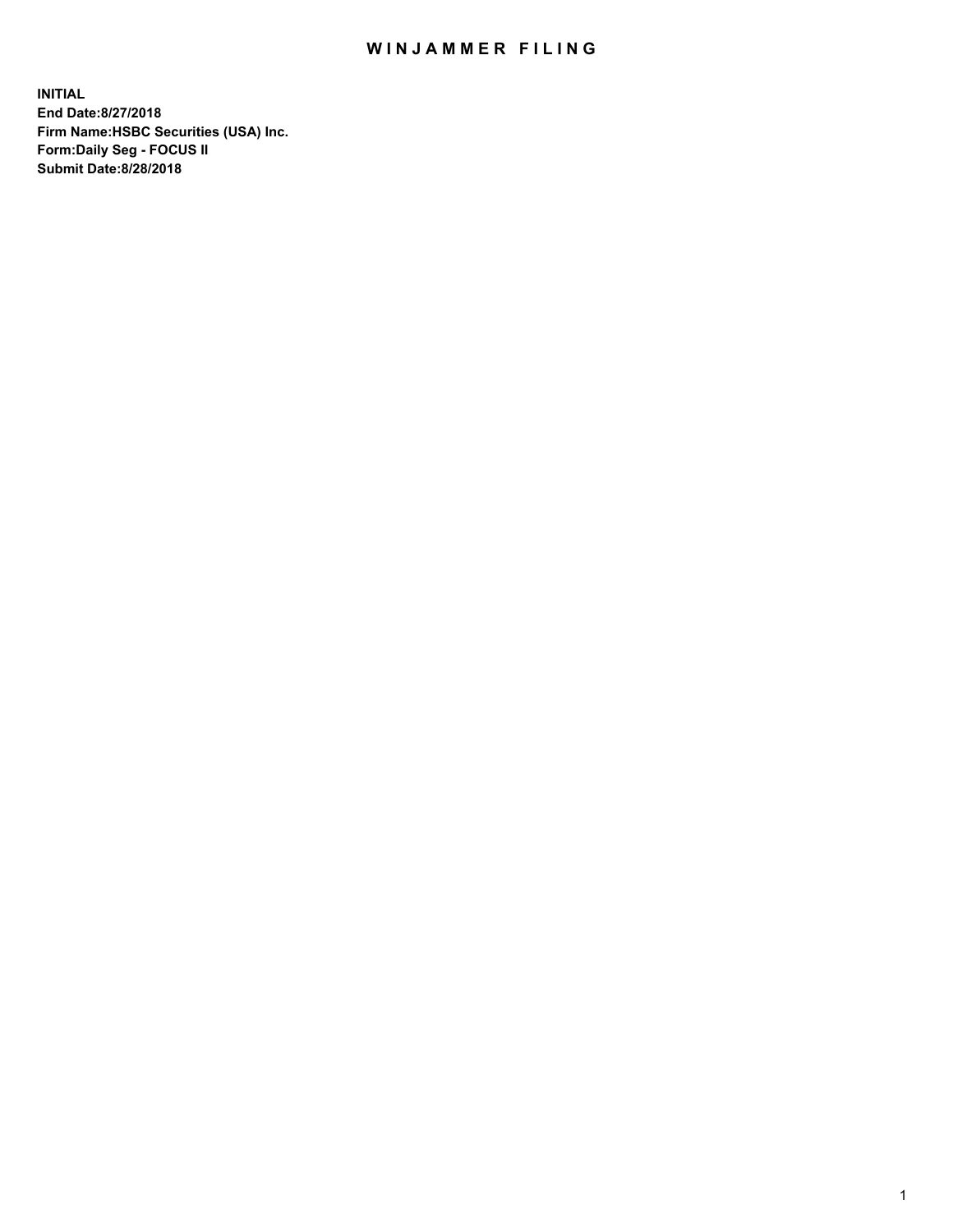**INITIAL End Date:8/27/2018 Firm Name:HSBC Securities (USA) Inc. Form:Daily Seg - FOCUS II Submit Date:8/28/2018 Daily Segregation - Cover Page**

| Name of Company                                                                                                                                                                                                                                                                                                                | <b>HSBC Securities (USA) Inc.</b>                                          |
|--------------------------------------------------------------------------------------------------------------------------------------------------------------------------------------------------------------------------------------------------------------------------------------------------------------------------------|----------------------------------------------------------------------------|
| <b>Contact Name</b>                                                                                                                                                                                                                                                                                                            | <b>Michael Vacca</b>                                                       |
| <b>Contact Phone Number</b>                                                                                                                                                                                                                                                                                                    | 212-525-7951                                                               |
| <b>Contact Email Address</b>                                                                                                                                                                                                                                                                                                   | michael.vacca@us.hsbc.com                                                  |
| FCM's Customer Segregated Funds Residual Interest Target (choose one):<br>a. Minimum dollar amount: : or<br>b. Minimum percentage of customer segregated funds required:% ; or<br>c. Dollar amount range between: and; or<br>d. Percentage range of customer segregated funds required between:% and%.                         | 147,000,000<br>$\overline{\mathbf{0}}$<br>0 <sub>0</sub><br>0 <sub>0</sub> |
| FCM's Customer Secured Amount Funds Residual Interest Target (choose one):<br>a. Minimum dollar amount: ; or<br>b. Minimum percentage of customer secured funds required:%; or<br>c. Dollar amount range between: and; or<br>d. Percentage range of customer secured funds required between:% and%.                            | 25,000,000<br><u>0</u><br>0 <sub>0</sub><br>00                             |
| FCM's Cleared Swaps Customer Collateral Residual Interest Target (choose one):<br>a. Minimum dollar amount: ; or<br>b. Minimum percentage of cleared swaps customer collateral required:% ; or<br>c. Dollar amount range between: and; or<br>d. Percentage range of cleared swaps customer collateral required between:% and%. | 95,000,000<br><u>0</u><br>00<br>0 <sub>0</sub>                             |

Attach supporting documents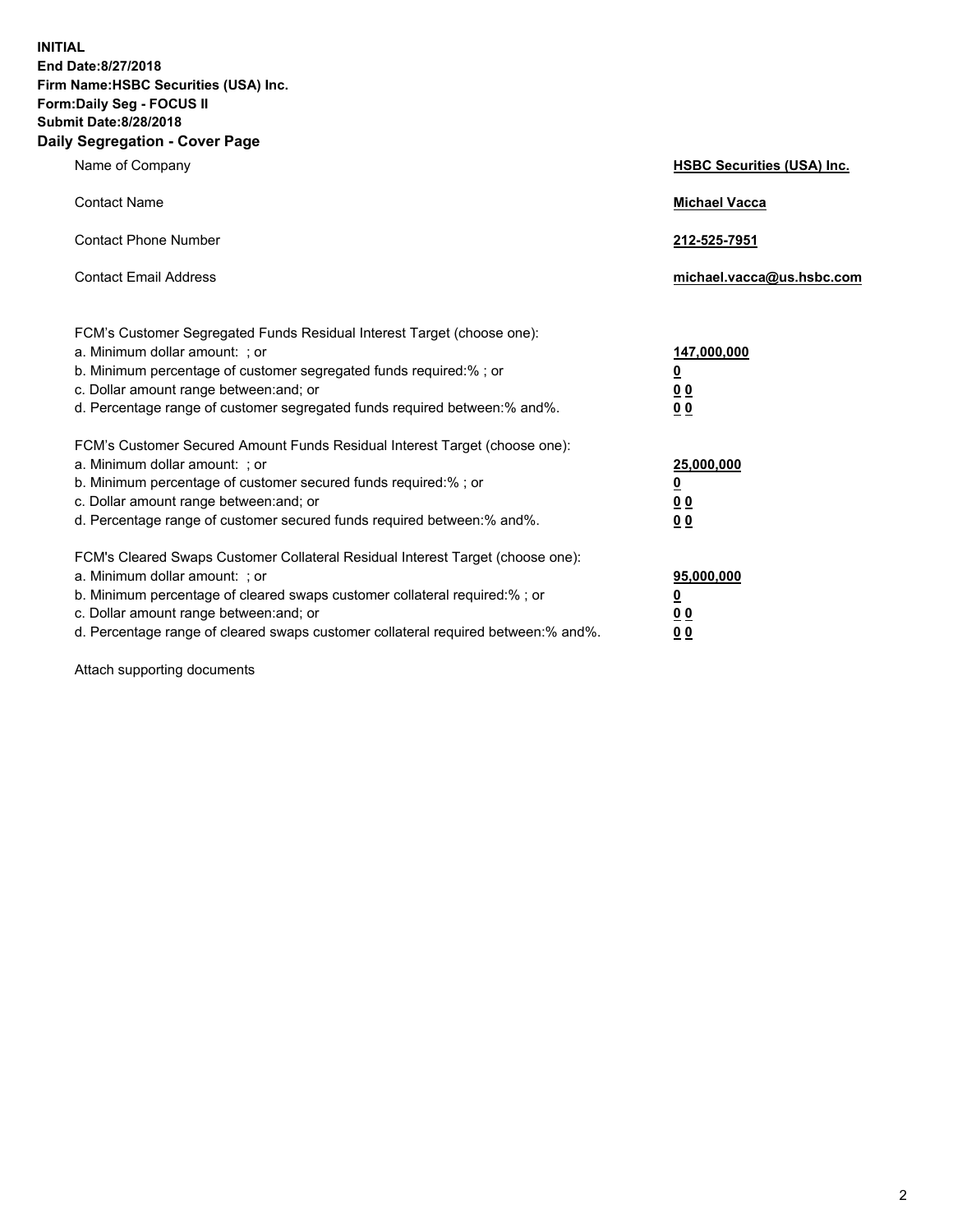**INITIAL End Date:8/27/2018 Firm Name:HSBC Securities (USA) Inc. Form:Daily Seg - FOCUS II Submit Date:8/28/2018 Daily Segregation - Secured Amounts** Foreign Futures and Foreign Options Secured Amounts Amount required to be set aside pursuant to law, rule or regulation of a foreign government or a rule of a self-regulatory organization authorized thereunder 1. Net ledger balance - Foreign Futures and Foreign Option Trading - All Customers A. Cash **113,550,698** [7315] B. Securities (at market) **93,595,862** [7317] 2. Net unrealized profit (loss) in open futures contracts traded on a foreign board of trade **-11,892,049** [7325] 3. Exchange traded options a. Market value of open option contracts purchased on a foreign board of trade **0** [7335] b. Market value of open contracts granted (sold) on a foreign board of trade **0** [7337] 4. Net equity (deficit) (add lines 1. 2. and 3.) **195,254,511** [7345] 5. Account liquidating to a deficit and account with a debit balances - gross amount **2,781,136** [7351] Less: amount offset by customer owned securities **-2,773,396** [7352] **7,740** [7354] 6. Amount required to be set aside as the secured amount - Net Liquidating Equity Method (add lines 4 and 5) 7. Greater of amount required to be set aside pursuant to foreign jurisdiction (above) or line 6. FUNDS DEPOSITED IN SEPARATE REGULATION 30.7 ACCOUNTS 1. Cash in banks A. Banks located in the United States **74,072,520** [7500] B. Other banks qualified under Regulation 30.7 **0** [7520] **74,072,520** [7530] 2. Securities A. In safekeeping with banks located in the United States **61,698,281** [7540] B. In safekeeping with other banks qualified under Regulation 30.7 **0** [7560] **61,698,281** [7570]

- 3. Equities with registered futures commission merchants
	- A. Cash **0** [7580]
	- B. Securities **0** [7590]
	- C. Unrealized gain (loss) on open futures contracts **0** [7600]
	- D. Value of long option contracts **0** [7610]
	- E. Value of short option contracts **0** [7615] **0** [7620]
- 4. Amounts held by clearing organizations of foreign boards of trade
	- A. Cash **0** [7640]
	- B. Securities **0** [7650]
	- C. Amount due to (from) clearing organization daily variation **0** [7660]
	- D. Value of long option contracts **0** [7670]
	- E. Value of short option contracts **0** [7675] **0** [7680]
- 5. Amounts held by members of foreign boards of trade
	-
	-
	- C. Unrealized gain (loss) on open futures contracts **-11,892,049** [7720]
	- D. Value of long option contracts **0** [7730]
	- E. Value of short option contracts **0** [7735] **94,780,045** [7740]
- 6. Amounts with other depositories designated by a foreign board of trade **0** [7760]
- 7. Segregated funds on hand **0** [7765]
- 8. Total funds in separate section 30.7 accounts **230,550,846** [7770]
- 9. Excess (deficiency) Set Aside for Secured Amount (subtract line 7 Secured Statement Page 1 from Line 8)
- 10. Management Target Amount for Excess funds in separate section 30.7 accounts **25,000,000** [7780]
- 11. Excess (deficiency) funds in separate 30.7 accounts over (under) Management Target **10,288,595** [7785]

**195,262,251** [7355] **195,262,251** [7360] A. Cash **74,774,514** [7700] B. Securities **31,897,580** [7710]

**35,288,595** [7380]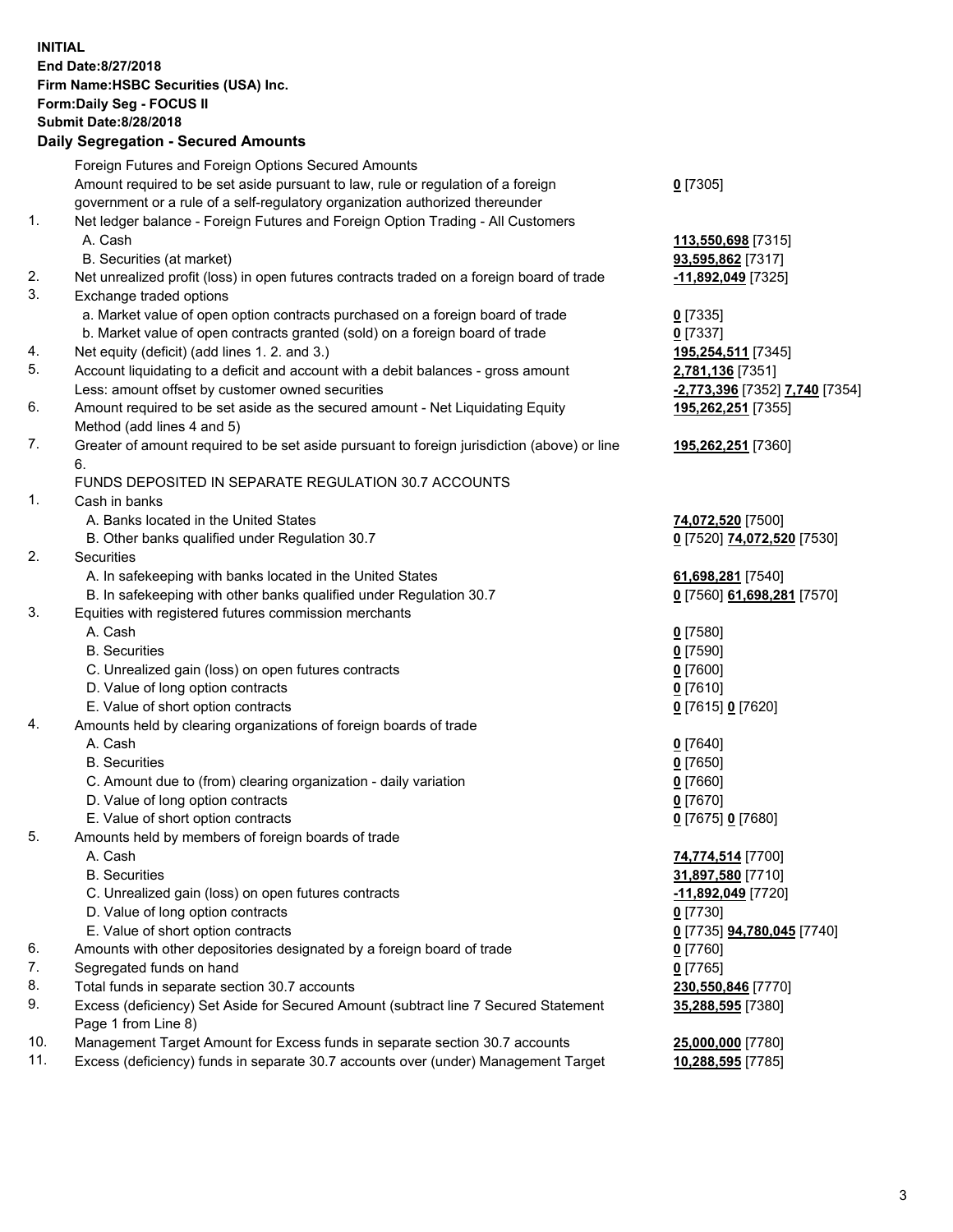|            | <b>INITIAL</b>                                                                                                                  |                                          |
|------------|---------------------------------------------------------------------------------------------------------------------------------|------------------------------------------|
|            | End Date: 8/27/2018                                                                                                             |                                          |
|            | Firm Name: HSBC Securities (USA) Inc.                                                                                           |                                          |
|            | Form: Daily Seg - FOCUS II                                                                                                      |                                          |
|            | <b>Submit Date: 8/28/2018</b>                                                                                                   |                                          |
|            | Daily Segregation - Segregation Statement                                                                                       |                                          |
|            | SEGREGATION REQUIREMENTS(Section 4d(2) of the CEAct)                                                                            |                                          |
| 1.         | Net ledger balance                                                                                                              |                                          |
|            | A. Cash                                                                                                                         | 175,146,148 [7010]                       |
|            | B. Securities (at market)                                                                                                       | 1,443,075,457 [7020]                     |
| 2.         | Net unrealized profit (loss) in open futures contracts traded on a contract market                                              | 239,456,668 [7030]                       |
| 3.         | Exchange traded options                                                                                                         |                                          |
|            | A. Add market value of open option contracts purchased on a contract market                                                     | 382,657,697 [7032]                       |
|            | B. Deduct market value of open option contracts granted (sold) on a contract market                                             | -176,372,511 [7033]                      |
| 4.         | Net equity (deficit) (add lines 1, 2 and 3)                                                                                     | 2,063,963,459 [7040]                     |
| 5.         | Accounts liquidating to a deficit and accounts with                                                                             |                                          |
|            | debit balances - gross amount                                                                                                   | 35,164,471 [7045]                        |
|            | Less: amount offset by customer securities                                                                                      | -35,108,267 [7047] 56,204 [7050]         |
| 6.         | Amount required to be segregated (add lines 4 and 5)                                                                            | 2,064,019,663 [7060]                     |
|            | FUNDS IN SEGREGATED ACCOUNTS                                                                                                    |                                          |
| 7.         | Deposited in segregated funds bank accounts                                                                                     |                                          |
|            | A. Cash                                                                                                                         | 31,629,917 [7070]                        |
|            | B. Securities representing investments of customers' funds (at market)                                                          | $0$ [7080]                               |
|            | C. Securities held for particular customers or option customers in lieu of cash (at                                             | 206,558,150 [7090]                       |
|            | market)                                                                                                                         |                                          |
| 8.         | Margins on deposit with derivatives clearing organizations of contract markets                                                  |                                          |
|            | A. Cash                                                                                                                         | 464,533,905 [7100]                       |
|            | B. Securities representing investments of customers' funds (at market)                                                          | 127,253,294 [7110]                       |
|            | C. Securities held for particular customers or option customers in lieu of cash (at                                             | 1,150,496,327 [7120]                     |
|            | market)                                                                                                                         |                                          |
| 9.         | Net settlement from (to) derivatives clearing organizations of contract markets                                                 | 5,689,370 [7130]                         |
| 10.        | Exchange traded options                                                                                                         |                                          |
|            | A. Value of open long option contracts                                                                                          | 382,657,697 [7132]                       |
|            | B. Value of open short option contracts                                                                                         | -176,372,511 [7133]                      |
| 11.        | Net equities with other FCMs                                                                                                    |                                          |
|            | A. Net liquidating equity                                                                                                       | 10,572,948 [7140]                        |
|            | B. Securities representing investments of customers' funds (at market)                                                          | $0$ [7160]                               |
|            | C. Securities held for particular customers or option customers in lieu of cash (at                                             | $0$ [7170]                               |
|            | market)                                                                                                                         |                                          |
| 12.<br>13. | Segregated funds on hand                                                                                                        | 86,020,980 [7150]                        |
| 14.        | Total amount in segregation (add lines 7 through 12)<br>Excess (deficiency) funds in segregation (subtract line 6 from line 13) | 2,289,040,077 [7180]                     |
| 15.        | Management Target Amount for Excess funds in segregation                                                                        | 225,020,414 [7190]<br>147,000,000 [7194] |
| 16.        | Excess (deficiency) funds in segregation over (under) Management Target Amount                                                  | 78,020,414 [7198]                        |
|            |                                                                                                                                 |                                          |

16. Excess (deficiency) funds in segregation over (under) Management Target Amount Excess